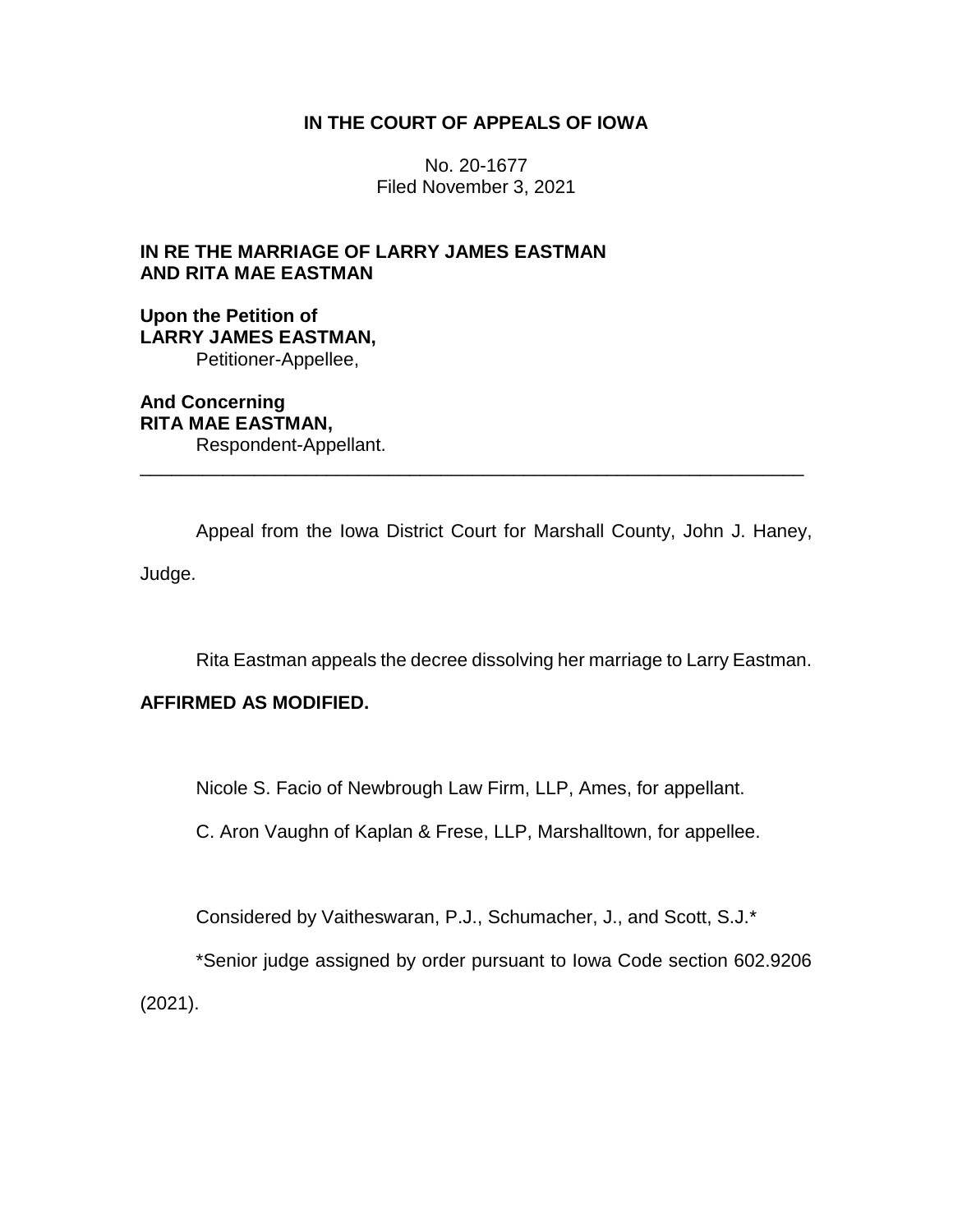#### **SCOTT, Senior Judge.**

Rita Eastman appeals the decree dissolving her marriage to Larry Eastman. She argues the spousal support award was inadequate, the property distribution was inequitable, and she should have been awarded trial attorney fees. She also requests an award of appellate attorney fees.

### **I. Background**

The parties married in 1988. The marriage produced no children. The parties originally lived in Iowa. By agreement, they moved to California to pursue an employment opportunity for Larry. They lived in California from 1988 until 2001. When Larry's employer, Planet Hope, shut down the plant he worked at and sold a patented product to Kimball International, the latter asked him to move to Idaho for employment. The parties were separated at the time, so Larry went to Idaho. Rita stayed in California but later followed Larry to Idaho. While residing in Idaho, Larry requested Rita to find employment to help chip in, but she never did. Then, when operations shut down in Idaho, Larry's employer asked him to move to Indiana. Larry requested for the ability to work from home rather than move, and the company agreed. Rita then suggested the parties return to Iowa, and Larry agreed. This move apparently occurred in 2015.

Larry was seventy-two years old at the time of trial. He graduated high school and had some college. He described his health as "pretty good," despite only having one eye, one kidney, broken ribs, and skin cancer. Larry has worked for Kimball International, a furniture manufacturer, for roughly nineteen years. Prior to that, his employment included working for, in reverse chronological order, another furniture manufacturer in California, Planet Hope, for fifteen years; a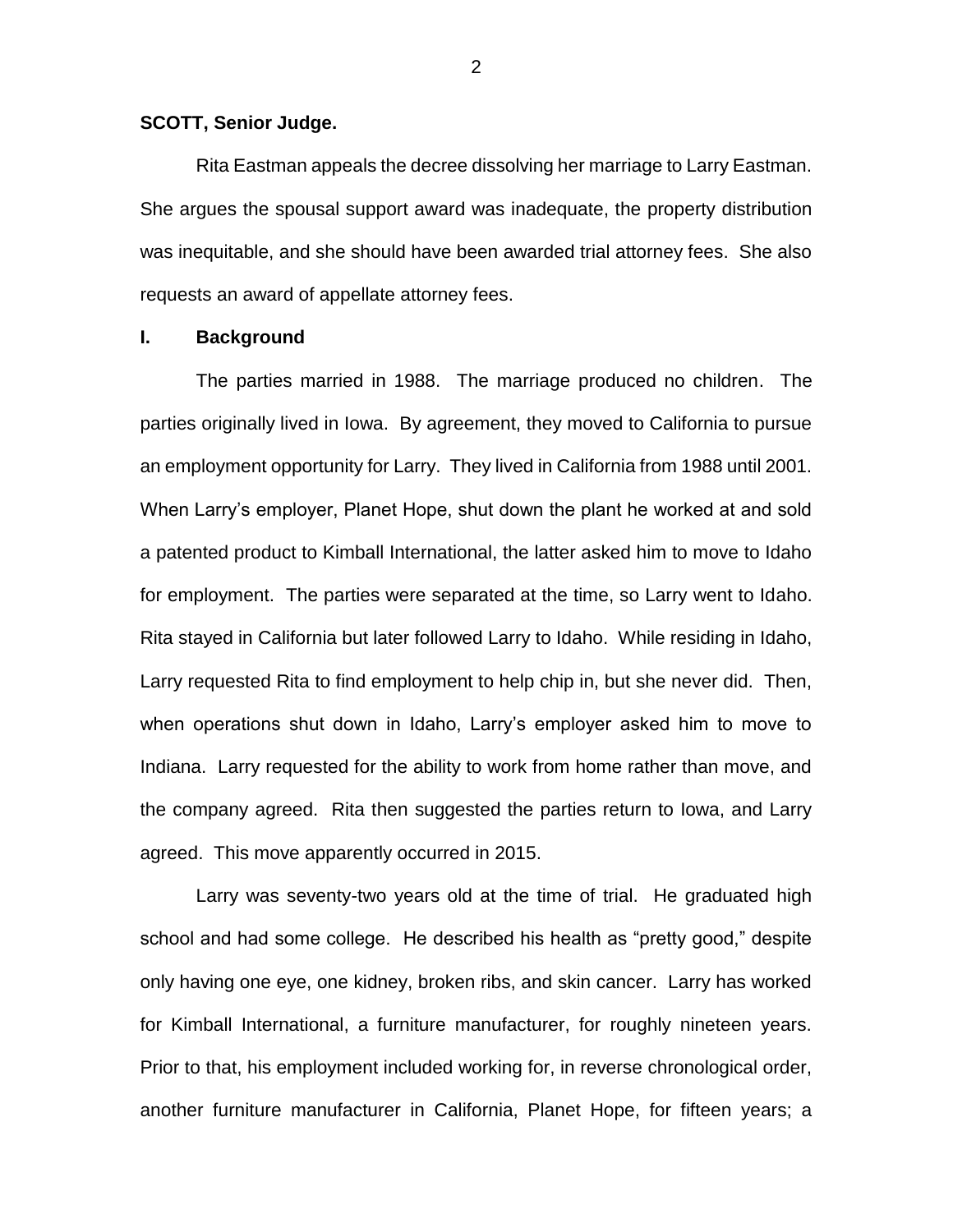recreational vehicle product company, Dometic, for three or four years; and a toolbox company, Waterloo Industries, for an unspecified amount of time. He wanted to retire several years ago but could not afford it. His current monthly income includes roughly \$7500.00 in gross salary, \$2869.00 in social security benefits, and \$366.00 from his pension from his employment with Waterloo Industries.<sup>1</sup> He also has a pension through his current employer, valued at \$32,778.00, all of which accumulated during the marriage.

Rita was sixty-five years old at the time of trial. She graduated from high school and attended some college courses. After graduating from high school, she worked at Waterloo Industries, apparently where she met Larry, for fourteen years, earning \$10.50 per hour. She left that job around the time the parties were married in 1988. When the parties moved to California later that year, she took a receptionist job in an escrow office, earning around \$12.00 per hour and working full time fifty weeks per year. She then worked for a mortgage lender as a receptionist, and then an underwriting assistant, with slightly better pay. Her final job in California was with a different mortgage company, in which she earned between \$25,000.00 and \$28,000.00 per year. She testified to doing some landscape work at some point, but she has not been meaningfully employed since 2001, when she followed Larry to Idaho. Rita testified that when she moved to Idaho, she cared for the home and started a dog rescue therein. She stated she also served as her mother's caregiver while living in California and Idaho. In 2014 or 2015, while still living in Idaho, Rita was diagnosed with cervical and ovarian

 $\overline{a}$ 

<sup>&</sup>lt;sup>1</sup> Larry's employment with Waterloo Industries ended before the parties married, and his pension income therefrom relates to employment before the marriage.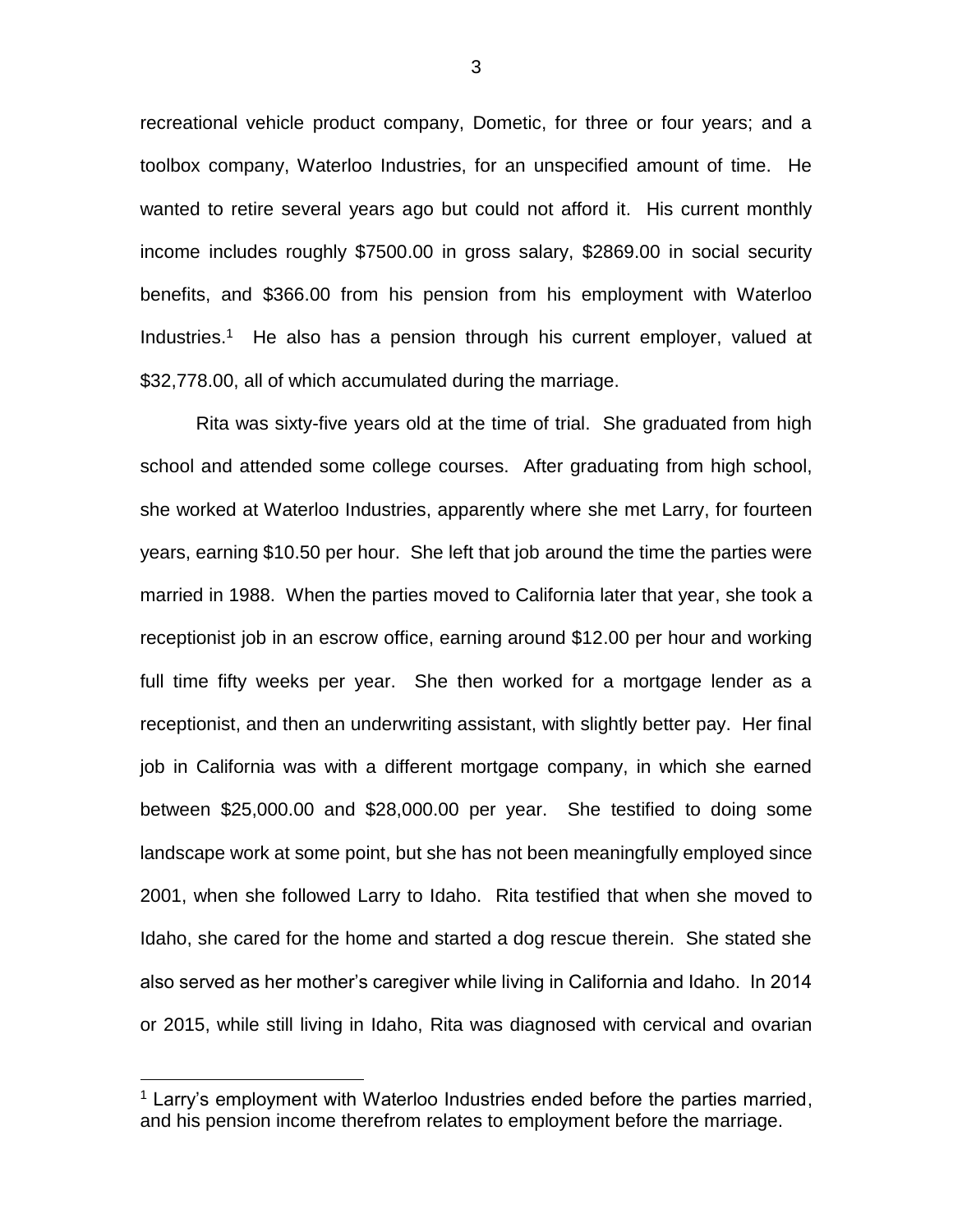cancer. She had surgery, after which she suffered a collapsed lung and kidney failure. Rita testified that, in 2019, after the parties' separation, she was also diagnosed with breast cancer. She stated she had a double mastectomy, developed blood clots in her lungs, and had an extended stay in the hospital. She testified she will undergo chemotherapy for five years and may need more surgery. Currently, she has insurance through Larry's employment and is also on Medicare. Her only source of income at the time of trial was \$1000.00 of monthly temporary spousal support from Larry. At the time of trial, however, she was eligible for monthly social security benefits in the amount of \$934.00, which factors in a reduction for medical insurance premiums. This amount will increase upon dissolution of the parties' marriage.

The parties purchased the current marital home in 2015 for \$150,000.00 from Larry's mother's estate. The home was built by Larry's father with Larry's assistance. The condition of the home was poor when the parties purchased it and has deteriorated further since the parties' separation and while in Rita's possession since 2018. It also suffered damage as a result of the 2020 derecho. The home is currently encumbered by a mortgage in the amount of \$107,000.00. Rita believed the home is worth \$169,950.00 based on its assessed value, while Larry estimated the home is only worth \$150,000.00. Rita later testified the property could be listed anywhere between \$200,000.00 and \$210,000.00. The home needs a lot of work. Rita is unable to maintain the vegetation on the acreage, and she has no ability to renovate the home.

The parties have taken in a number of rescue dogs over the years. At the time of trial, twenty dogs were in the mix—two living with Larry in his mobile home,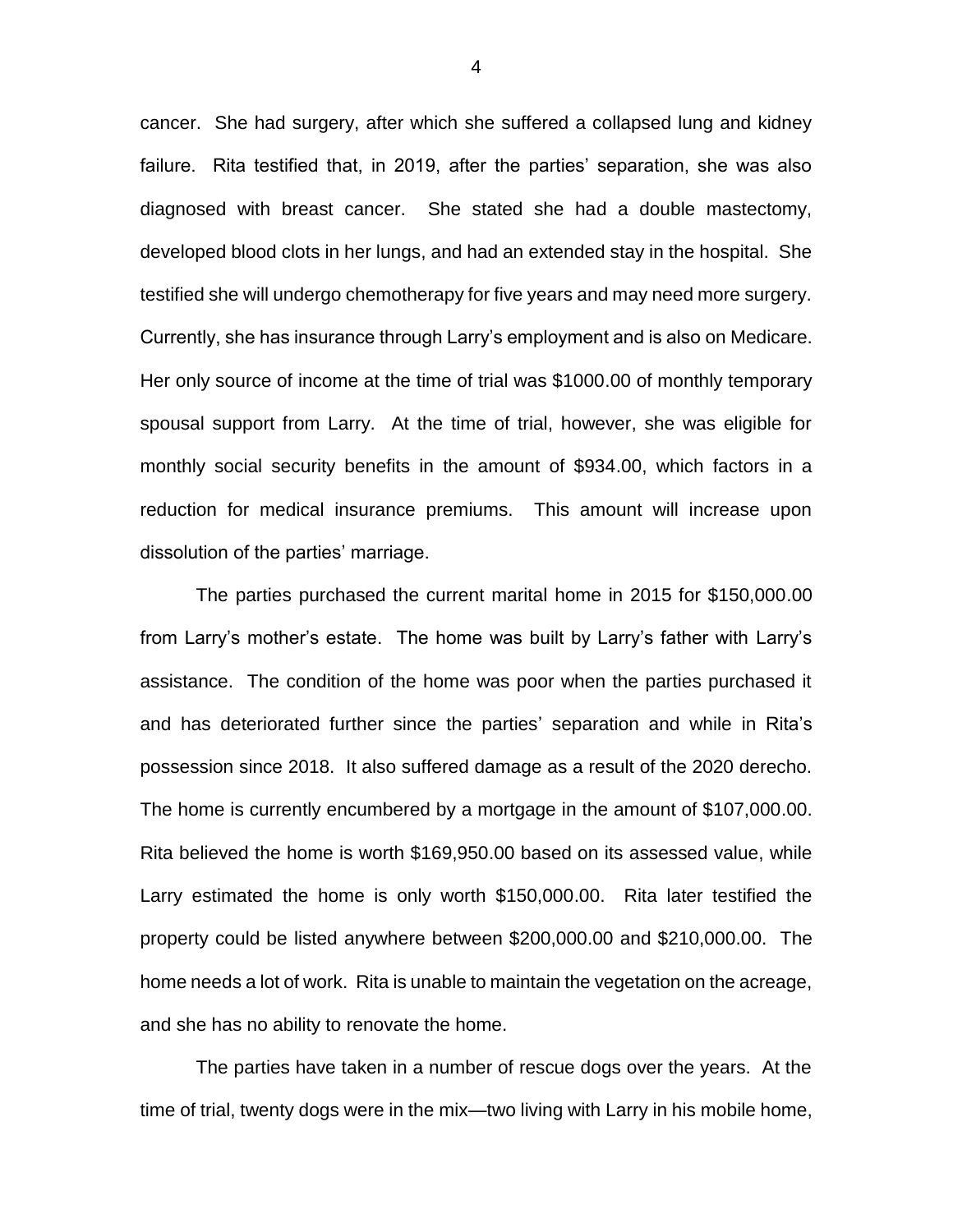and eighteen residing with Rita because she was in possession of the marital home and had more space. Rita requested she be awarded all the dogs in her care; Larry requested he be awarded half of the dogs. The director of the local animal rescue league (ARL) testified that, shortly before trial, an animal was brought in as a stray, "[a]nd it was in very bad medical shape, and appeared to be neglected." Specifically, the dog had a full-body "skin infection, ear infections, eye ulcers, and a lot of dental work [was] needed." It turned out this was one of the dogs in Rita's care. Pictures of the dog that were admitted as evidence are quite disturbing or, as the district court phrased it, "appalling." The ARL director requested that she and law enforcement be provided an opportunity to inspect the other animals in Rita's care. An appointment was made with ARL, but Rita cancelled it. Rita also evaded the sheriff's department's attempts to view the animals. The dog's afflictions were ultimately fatal. Rita explained to the ARL the issues were caused by a flea medication, the dog was gone for only two days, and the dog's condition was Larry's fault because he allegedly came to the home and let the dog out by leaving the door open. Like the district court, we find her explanations unbelievable. The condition of the remaining animals in the home is unknown due to Rita's evasive maneuvers. Rita was ultimately criminally charged with animal neglect.

The marriage appears to have been rocky but apparently soured permanently after the parties moved to Iowa. A no-contact order was entered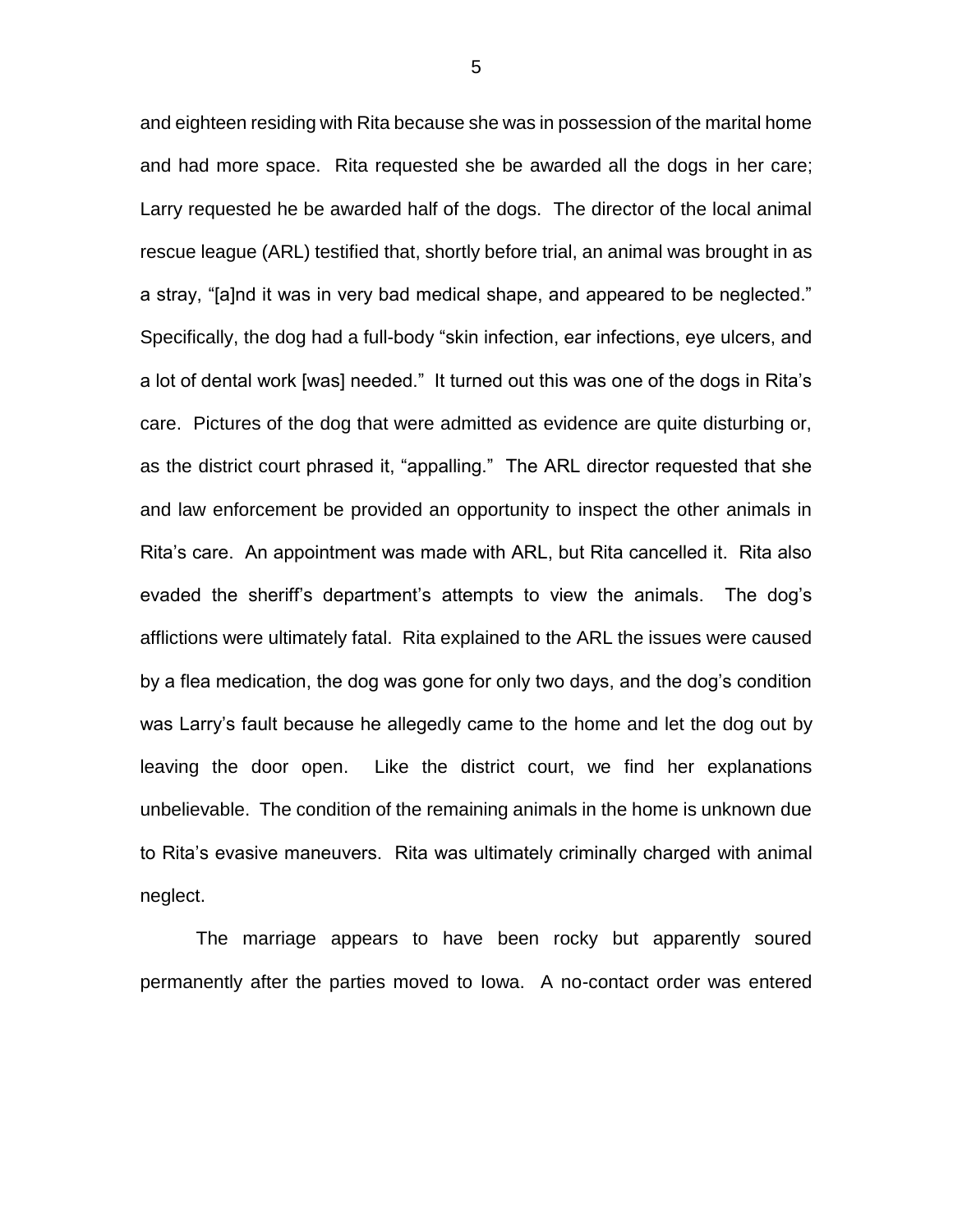between the parties, $2$  and Larry discontinued living in the marital home sometime in 2018. The order has been modified to allow text messaging between the parties and for Larry to go to the marital home on Sunday to mow, but he has elected not to do so on the advice of the local sheriff's department. Late in 2019, Larry petitioned for dissolution of the parties' marriage. Together with her answer, Rita moved for an award of temporary spousal support. In February 2019, the court ordered Larry to pay Rita \$1000.00 per month in temporary spousal support and to continue paying the house payment for the marital home.

The matter proceeded to trial over two days in August and September 2020. Based on the court's assignment of all debts to Larry, Larry's old age, and the increase in Rita's social security benefits, the court ordered Larry to pay Rita monthly spousal support in the amount of \$1000.00, which, upon Larry's retirement, would be reduced to \$200.00 per month. The obligation would cease upon Rita's remarriage or either party's death. Based on the poor condition of the marital home, the court valued it at \$150,000.00. The court awarded the home to Larry, and ordered he refinance the property and pay Rita one-half of the equity therein,  $$21,500.00$ . One of the parties' four enclosed trailers<sup>3</sup> was a disputed item of personal property, and the court awarded it to Larry. The court awarded all of the dogs to Larry. The parties' motions to reconsider, enlarge, or amend were denied.

Rita appeals.

 $\overline{a}$ 

 $2$  At trial, Rita requested the court to take judicial notice of the dispositional order in the criminal case relating to this no-contact order. In its decree, the court declined to do so, concluding it was not relevant to the issues in the case. <sup>3</sup> The parties agreed the other three trailers would go to Larry.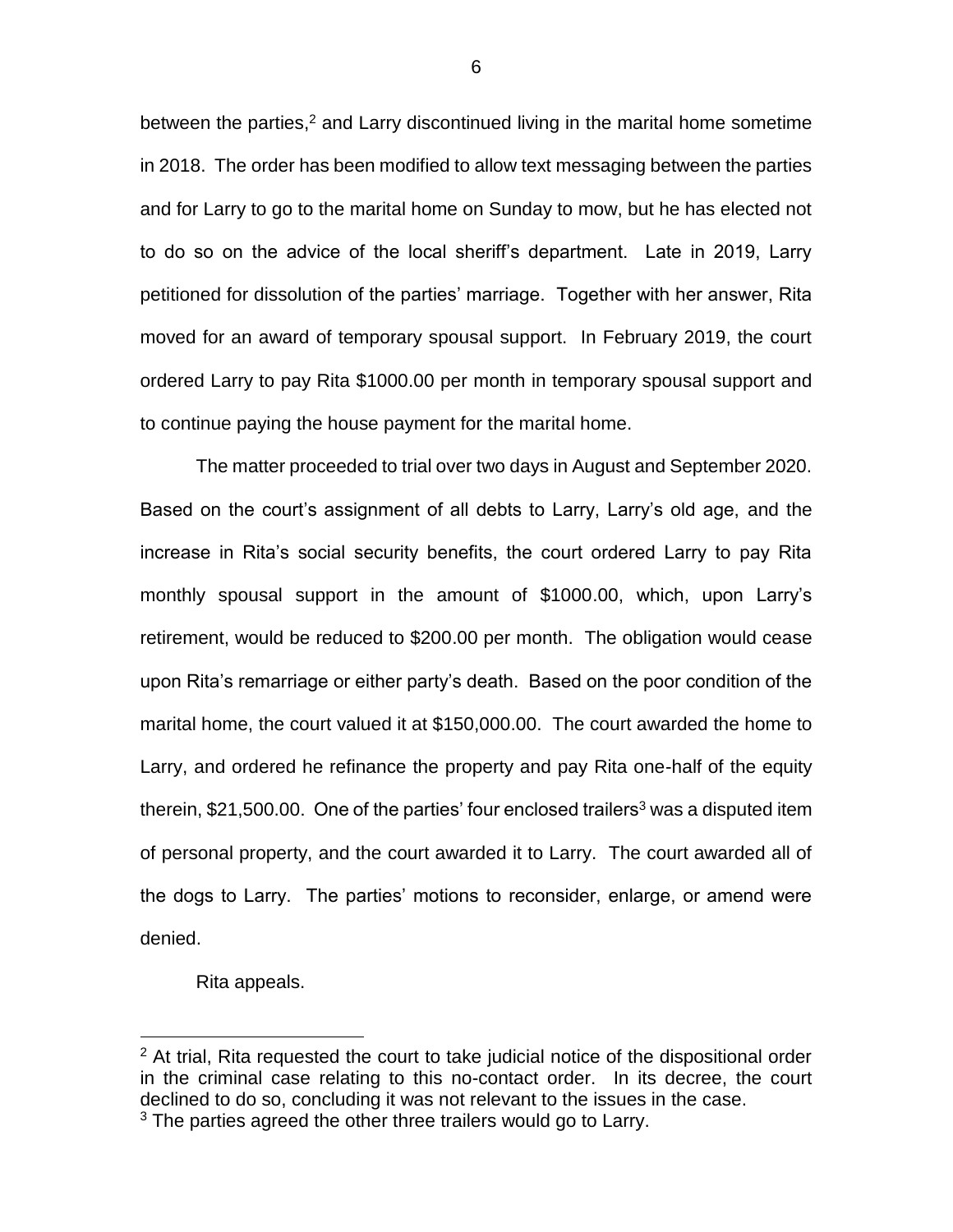### **II. Standard of Review**

Appellate review of dissolution proceedings is de novo. Iowa R. App. 6.907; *In re Marriage of Larsen*, 912 N.W.2d 444, 448 (Iowa 2018). While we give weight to the factual findings of the district court, especially when considering the credibility of witnesses, we are not bound by them. Iowa R. App. P.  $6.904(3)(q)$ ; *In re Marriage of Fennelly*, 737 N.W.2d 97, 100 (Iowa 2007). Because the court bases its decision on the unique facts of each case, precedent is of little value. *In re Marriage of Brown*, 776 N.W.2d 644, 647 (Iowa 2009).

### **III. Analysis**

#### A. Spousal Support

Rita argues the court's award of spousal support in her favor is inadequate. "[W]e accord the trial court considerable latitude in making th[e] determination [of spousal support] and will disturb the ruling only when there has been a failure to do equity." *In re Marriage of Stenzel*, 908 N.W.2d 524, 531 (Iowa Ct. App. 2018) (first and third alterations in original) (quoting *In re Marriage of Olson*, 705 N.W.2d 312, 315 (Iowa 2005)).

Courts may grant an award of spousal support in a dissolution proceeding for a limited or indefinite length of time after considering all of the following relevant factors:

(a) The length of the marriage.

(b) The age and physical and emotional health of the parties.

(c) The distribution of property made pursuant to section 598.21.

(d) The educational level of each party at the time of marriage and at the time the action is commenced.

(e) The earning capacity of the party seeking maintenance, including educational background, training, employment skills, work experience, length of absence from the job market, responsibilities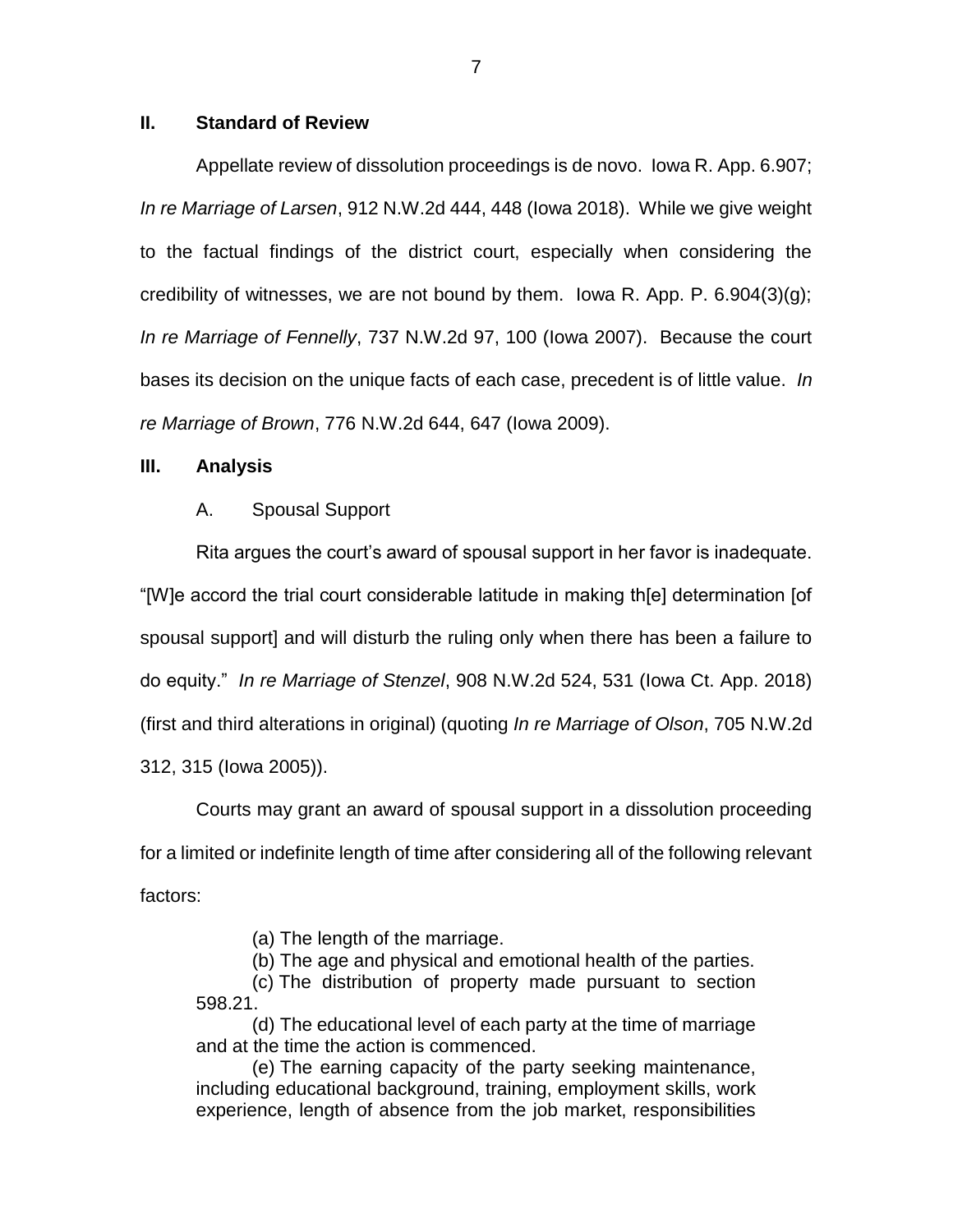for children under either an award of custody or physical care, and the time and expense necessary to acquire sufficient education or training to enable the party to find appropriate employment.

(f) The feasibility of the party seeking maintenance becoming self-supporting at a standard of living reasonably comparable to that enjoyed during the marriage, and the length of time necessary to achieve this goal.

(g) The tax consequences to each party.

(h) Any mutual agreement made by the parties concerning financial or service contributions by one party with the expectation of future reciprocation or compensation by the other party.

(j) Other factors the court may determine to be relevant in an individual case.

#### Iowa Code § 598.21A(1) (2018).

. . . .

As noted, the court awarded Rita traditional spousal support of \$1000.00 per month, to be reduced to \$200.00 per month when Larry retires. Rita highlights the length of the marriage, her moving several times with Larry to further his employment, her absence from the job market for several years, her lack of income, her health issues and lack of insurance, her lack of retirement savings, and Larry's ability to pay.

We proceed to the statutory factors. The length of the marriage, exceeding thirty years, is beyond the twenty-year durational threshold warranting an award of traditional support. *See* Iowa Code § 598.21A(1)(a); *Gust*, 858 N.W.2d at 410–11. Both parties are aging, Larry has some health issues but is generally healthy, and Rita has a history of cancer as well as a current diagnosis that calls for ongoing treatment. *See* Iowa Code § 598.21A(1)(b). The distribution of property is hard to assess, given the parties' failure to present evidence on the value of several items of personal property or evaluate them on their joint statement of assets and liabilities, but what we do know is Rita left the marriage generally debt free and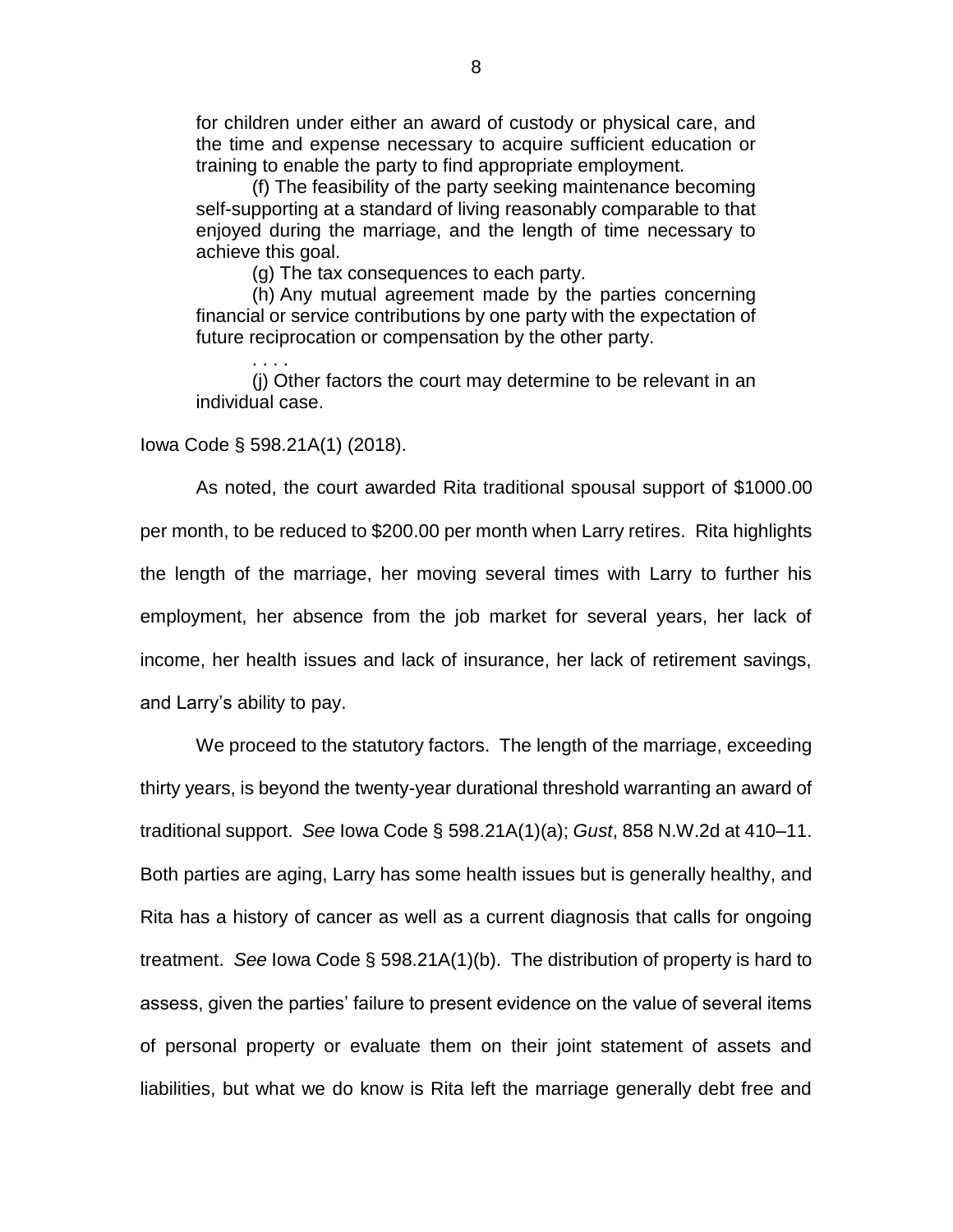with a property settlement of \$21,500.00 while Larry left the marriage with all of the parties' debt. *See id.* § 598.21A(1)(c). The parties' educational levels are relatively equal, although Larry's ongoing employment has undoubtedly been a continuing learning experience. *See id.* § 598.21A(1)(d). Despite his age, Larry clearly has a higher earning capacity, given Rita's absence from the job market and health issues. *See id.* § 598.21A(1)(e). Little evidence was presented about the parties' lifestyle during the marriage and, thus, assessing what amount of support Rita would need to maintain that lifestyle is a nebulous task, but we do know that the parties lived a modest, non-extravagant lifestyle. *See id.* § 598.21A(1)(f). Recent changes in federal income tax laws will result in spousal support payments by Larry not being tax deductible, and the payments received by Rita will not be taxable. *See In re Marriage of Mann*, 943 N.W.2d 15, 21 (Iowa 2020); *see also* Iowa Code § 598.21A(1)(g).

Ignoring the significant debts that were assigned to Larry and assuming he is able to pay, this case would turn on Rita's need for spousal support. *See In re Marriage of Gust*, 858 N.W.2d 402, 411 (Iowa 2015); *see also* Iowa Code § 598.21A(1)(e), (f). Rita cites her lack of income and the expenses she will suffer given her health issues. True, Rita has no employment income, but Rita provided no evidence of the cost of her health issues in the past or what the financial picture would look like once she is no longer covered by Larry's insurance. It was Rita's burden to show she was entitled to spousal support in excess of \$1000.00 per month. *See In re Marriage of Robert*, No. 11-0876, 2012 WL 2122310, at \*5 (Iowa Ct. App. June 13, 2012). Excluding the mortgage payment, which Larry paid during the proceedings and will continue to pay, Rita's total monthly expenses as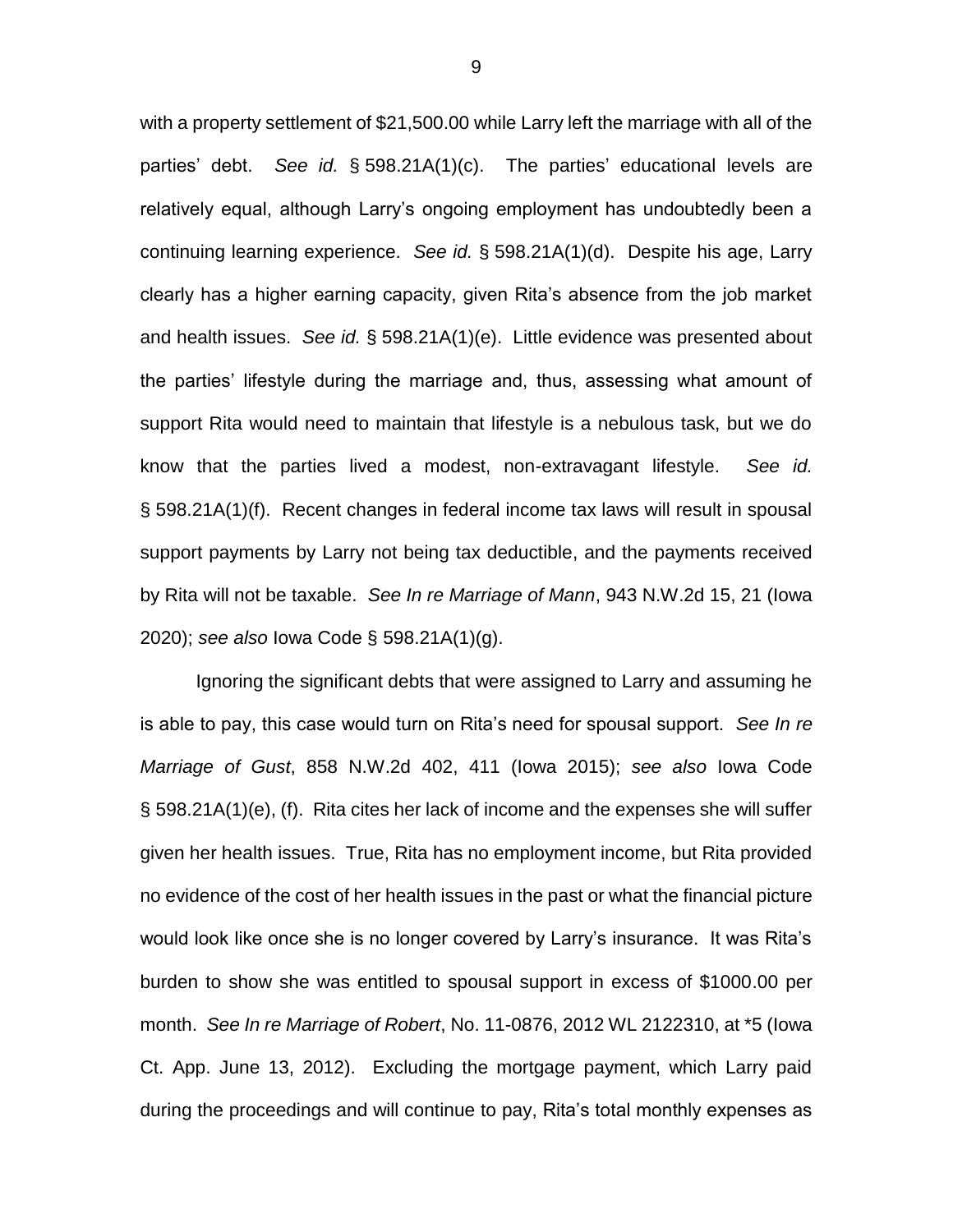listed on her August 2020 financial affidavit totaled \$1120.00, only \$250.00 of which related to medical or dental expenses. While Larry paid for some of Rita's expenses during the proceedings, Rita provided no evidence of what her financial picture would look like post-dissolution—what expenses she would be incurring or what her medical expenses would be when only on Medicare. Rita agrees her monthly social security benefits will amount to \$1434.50 following dissolution, and she apparently did not utilize her access to her monthly benefits of \$934.00 prior to dissolution. Rita presented no evidence that the funds she had available before the dissolution or those available after dissolution were or would be inadequate to support "a standard of living reasonably comparable to that enjoyed during the marriage." *Gust*, 858 N.W.2d at 411 (quoting Iowa Code § 598.21A(1)(f)). As such, we affirm the district court's award of spousal support in the amount of \$1000.00 per month.

That said, we agree with Rita that "[a] prospective retirement should not result in an automatic reduction . . . of support." "[T]he question of whether the payor spouse's obligation should [be reduced] at his retirement 'will depend on the circumstances of the parties prevailing at that time.'" *Gust*, 858 N.W.2d at 412–13 (quoting *In re Marriage of Michael*, 839 N.W.2d 630, 639 n.8 (Iowa 2013)). This is because future retirement "raise[s] too many speculative issues to be considered in the initial spousal support award." *Id.* at 416. Thus, the question of whether Larry's "spousal support should be modified upon his retirement must be made in a modification action when retirement is imminent or has actually occurred." *Id.* at 418. We modify the spousal support award to vacate the reduction in support upon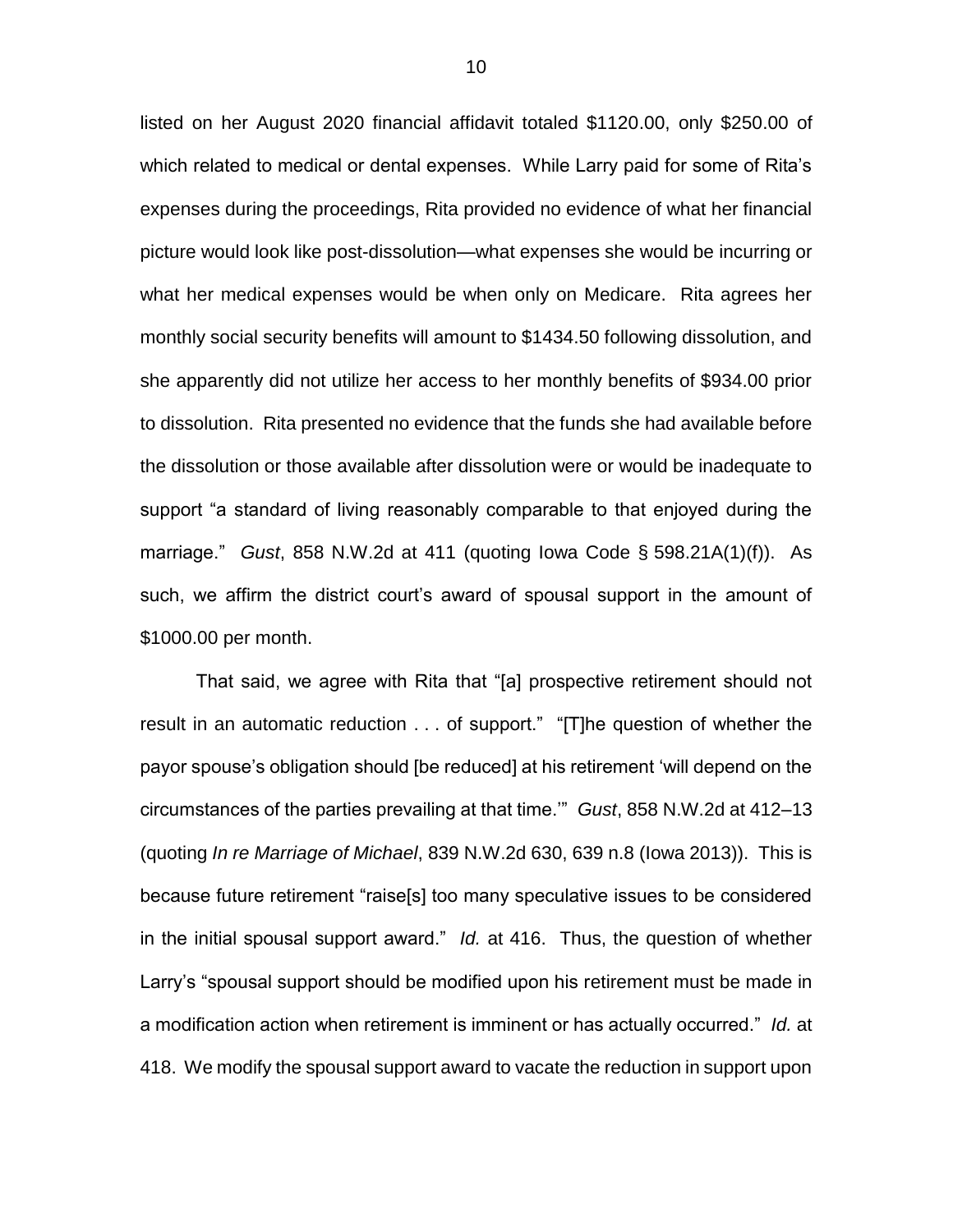Larry's retirement. The obligation shall continue until Rita's remarriage or either party's death. When Larry retires, he may pursue modification, if he so chooses.

Rita also requests Larry be required to name her as sole beneficiary on his life insurance provided through his employment to secure his support obligation. We decline the request because there is no need for insurance to pay spousal support after Larry's death because his obligation ceases upon his death. *See In re Marriage of Lytle*, 475 N.W.2d 11, 12 (Iowa Ct. App. 1991).

B. Property Distribution

#### *1. Marital home*

As to the marital home, Rita first challenges the court's valuation for property-distribution purposes. Larry valued the property at \$150,000.00, and Rita valued it at either its assessed value of \$168,950.00 or somewhere between \$200,000.00 and \$210,000.00. Given the state of disrepair and damage from the derecho, the court adopted Larry's valuation. Because the court's valuation was within the range of evidence, we will not disturb it. *See In re Marriage of Keener*, 728 N.W.2d 188, 194 (Iowa 2007).

Rita goes on to argue, given the disparity in the parties' valuation of the home, the most equitable result was for it to be sold. She cites no authority on this argument, so we deem it waived. *See* Iowa R. App. P. 6.903(2)(g)(3). In any event, as noted, the valuation was within the range of the evidence, and a de novo review of the record gives more support to Larry's estimate than to Rita's estimates.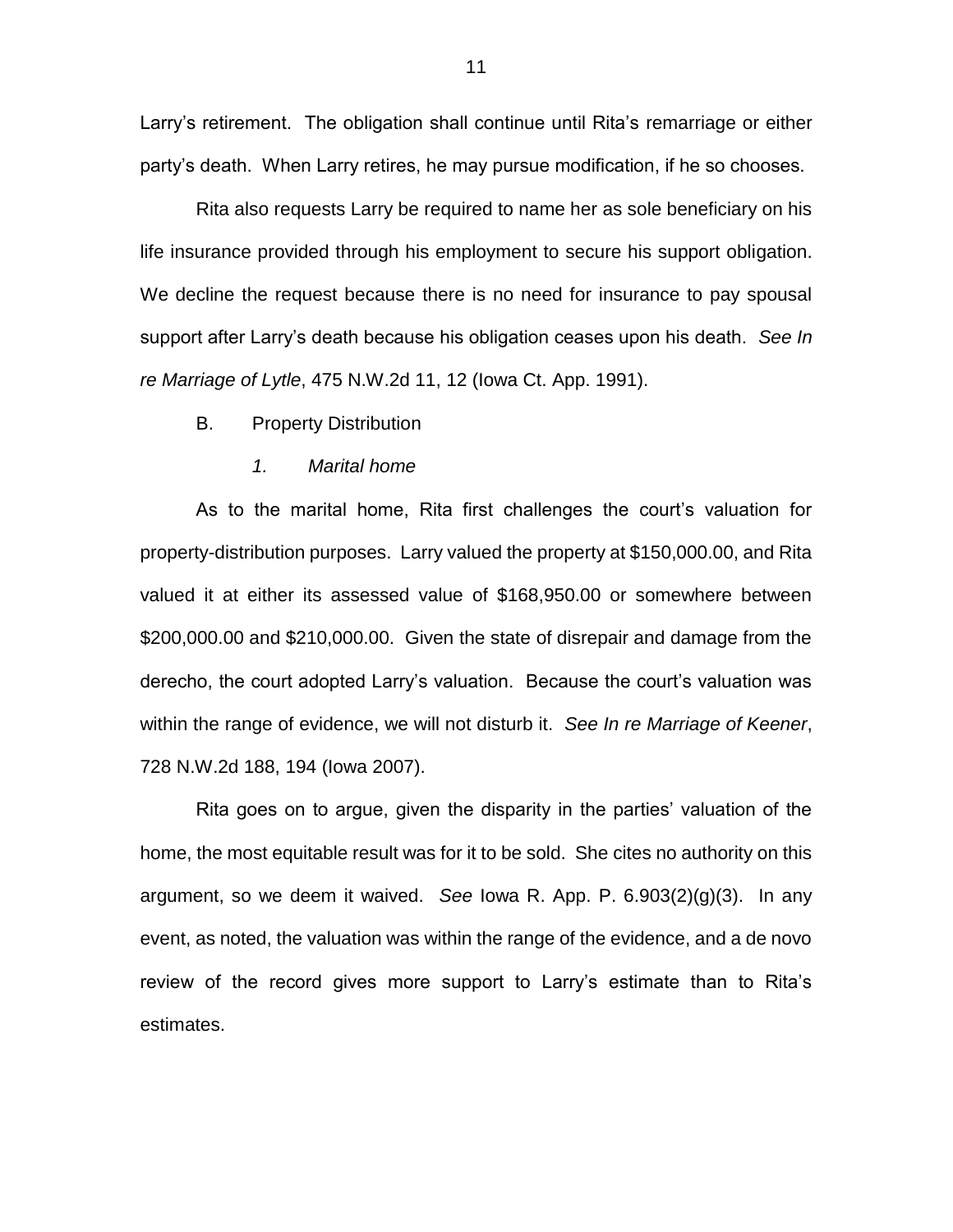### *2. Trailer*

The parties agreed Larry would be awarded three trailers but disputed who would be awarded the fourth. The court awarded it to Larry. On appeal Rita claims this was inequitable. Looking at the balance sheet as a whole, we are unable to find any inequity. Narrowing our vision to the trailers alone—as opposed to the whole picture—as Rita does in arguing each party should be awarded a trailer, we find no inequity there either. Larry put on testimony that he actually has a use for the trailer, while Rita did not. Finding no failure to do equity on this point, we affirm.

#### *3. Dogs*

Rita challenges the court's awards of all the dogs to Larry. She claims she has always been the primary caregiver of the dogs and the one dog that died from alleged neglect was an outlier. Pets are personal property subject to division in the marital estate. *In re Marriage of Baker*, No. 14-1239, 2015 WL 4163351, at \*5 (Iowa Ct. App. July 9, 2015). The distribution of personal property should be done equitably. *See Keener*, 728 N.W.2d at 193.Rita makes no claim awarding the dogs to Larry was inequitable; she only seems to urge she wants them in her care. The record is clear that the care for these dogs is a financially draining task. And Rita's neglect of at least one dog shows she does not have the means to properly care for them and placing the financial burden on her would be inequitable. Also, given Rita's evasion of attempts by the ARL and law enforcement to inspect the other dogs, we highly doubt the dog that died is an outlier. While it is not our duty to determine the best interests of pets, we heed the admonition that we should not put pets in an environment in which they will be abused or uncared for. *In re*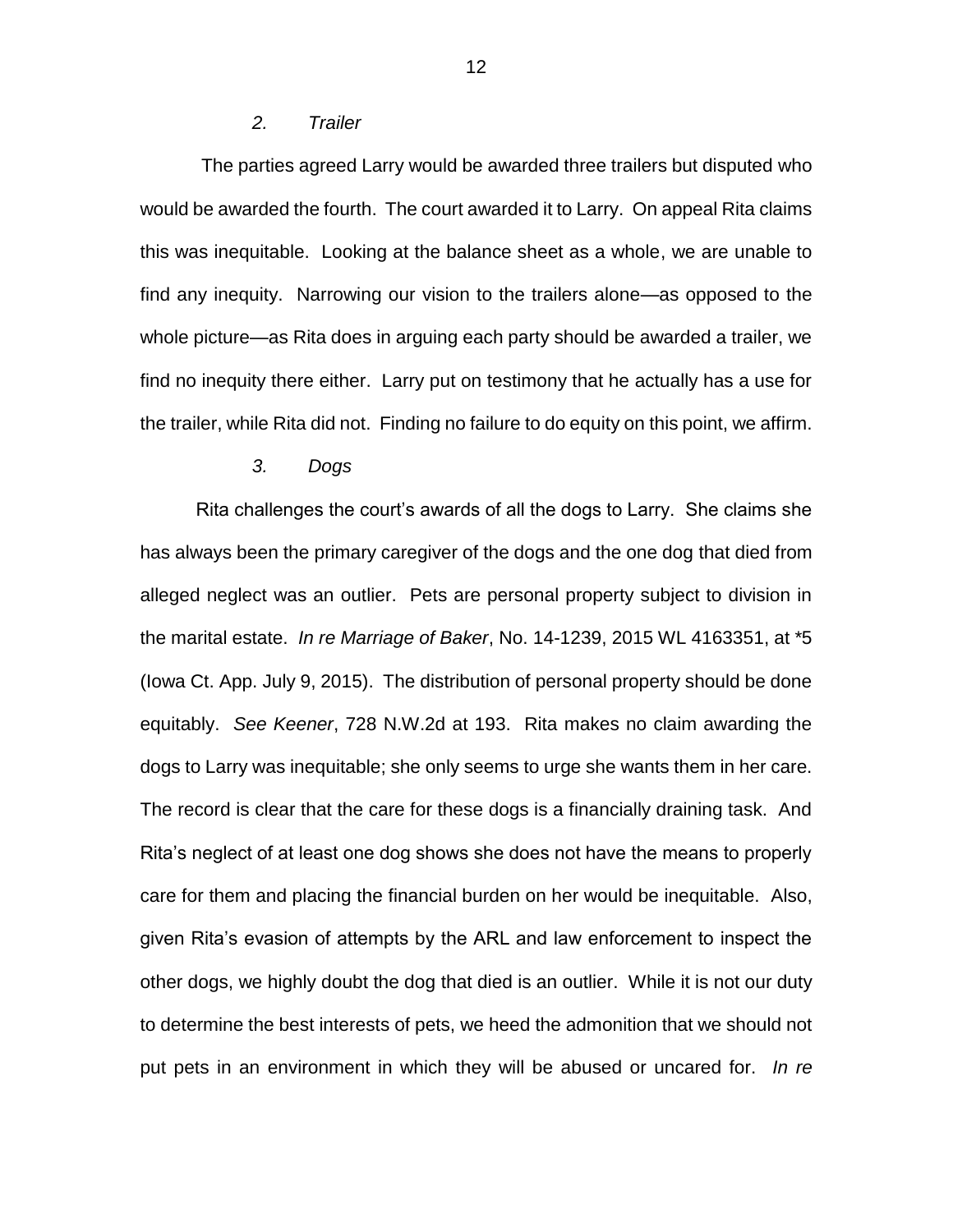*Marriage of Stewart*, 356 N.W.2d 611, 613 (Iowa Ct. App. 1984). We affirm the court's award of the dogs to Larry.

C. Attorney Fees

Rita argues the district court abused its discretion in denying her request for trial attorney fees. She highlights the disparity in the parties' incomes and her financial disadvantage. Whether to award trial attorney fees depends on the parties' respective abilities to pay. *In re Marriage of Towne*, \_\_\_ N.W.2d \_\_\_, \_\_\_, 2021 WL 3075938, at \*8 (Iowa Ct. App. 2021).While Larry has greater income, at least for now, he left the marriage with significant debt and Rita left the marriage with no debt and a property settlement of \$21,500.00. Following the last day of trial, Rita's counsel submitted an attorney fee affidavit in the amount of \$2800.00. In the motion to reconsider, enlarge, or amend, counsel indicated his fees were in excess of \$4300.00. Considering Larry's level of income and significant debt in comparison to Rita's level of income, lack of debt, and property settlement, we find no abuse of discretion and affirm the denial of trial attorney fees.

Without providing this court with a fee itemization, Rita requests an award of appellate attorney fees in the amount of \$6500.00. "Appellate attorney fees in a dissolution-of-marriage action are not awarded as a matter of right but rather rest in our discretion." *Id.* "Factors to consider in determining whether to award appellate attorney fees include "the needs of the party seeking the award, the ability of the other party to pay, and the relative merits of the appeal." *Id.* Given the discussion above and the fact that Rita has only minimally prevailed in this appeal on the issue of Larry's spousal support obligation decreasing upon retirement, we deny Rita's request for an award of appellate attorney fees.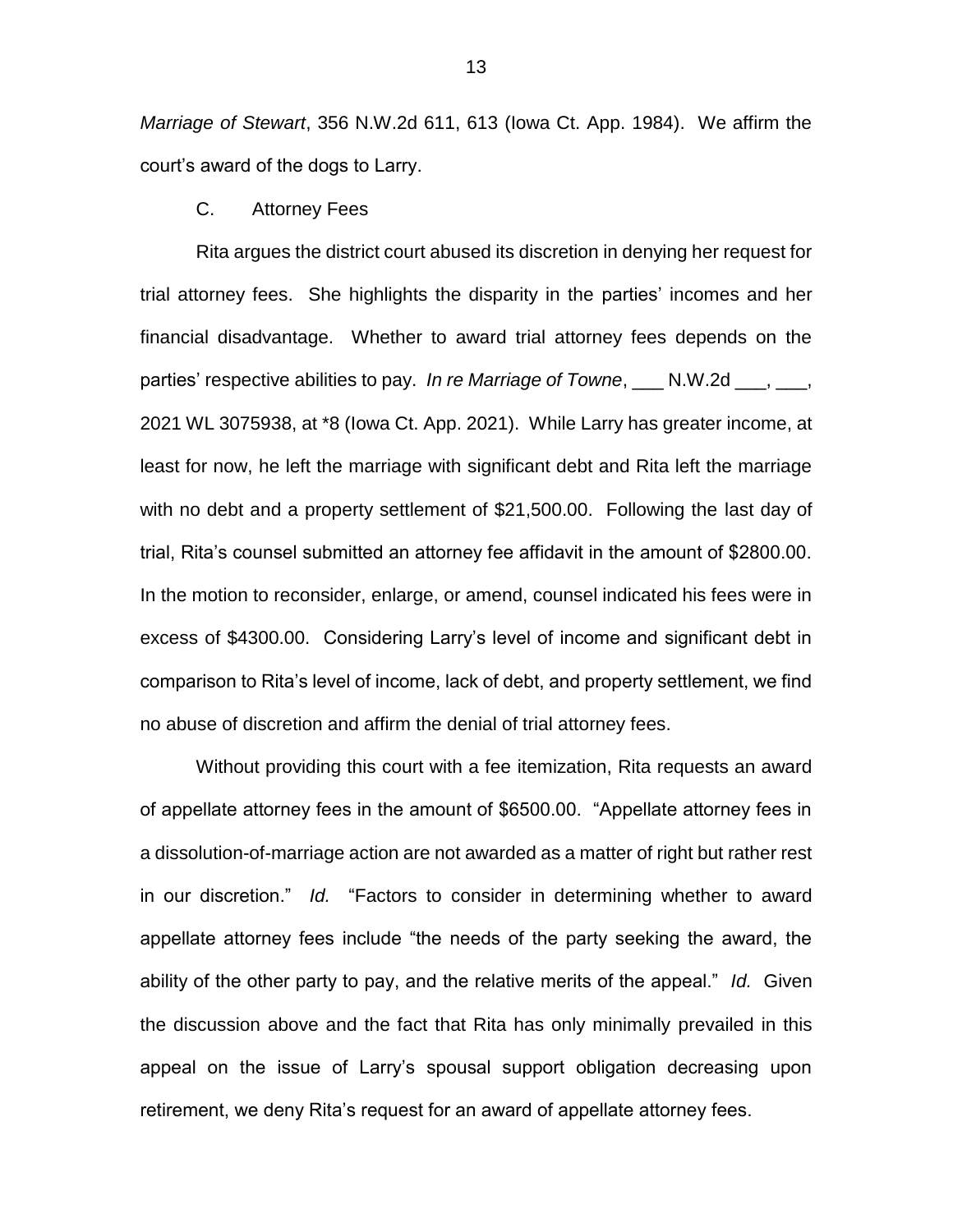# **IV. Conclusion**

We affirm the district court's award of monthly spousal support in the amount of \$1000.00 per month but modify it to vacate the reduction in support upon Larry's retirement. We affirm the property distribution as equitable. We affirm the denial of Rita's request for trial attorney fees and deny her request for appellate attorney fees.

# **AFFIRMED AS MODIFIED.**

Vaitheswaran, P.J., concurs; Schumacher, J., partially dissents.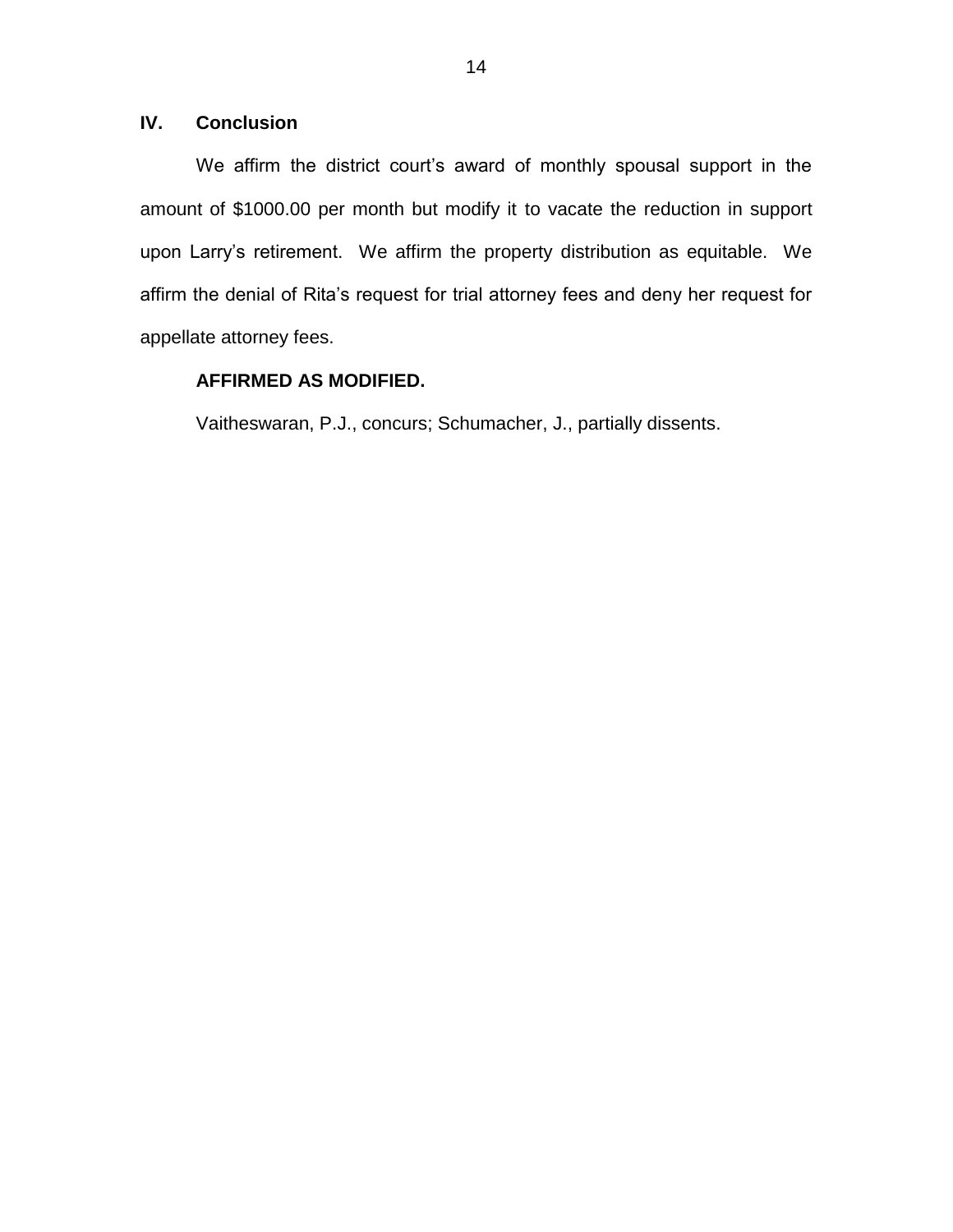**SCHUMACHER, Judge** (concurring in part and dissenting in part)

I concur with the well-written majority opinion on the affirmation of the trial court's determination of the amount of Rita's alimony prior to Larry's retirement, the property distribution, and the issue of trial and appellate attorney fees. I depart only in regard to the majority's modification of the trial court's determination that Rita's alimony should be reduced upon Larry's retirement. I would affirm the trial court in full.

While the majority relies on *In re Marriage of Gust*, the record here is not speculative as to the retirement income of the parties. *See* 858 N.W.2d 402, 418 (Iowa 2015). The parties to the *Gust* marriage had many years of employment remaining. *Id.* at 405–06. It would be difficult to argue in a modification that under the instant record, retirement was not within the contemplation of the trial court at the time of the entry of the decree. At trial, Larry testified he "wanted to retire six years ago" and wanted to retire "now if he could afford it." At the time of the dissolution of marriage, Larry was seventy-two years old. Both Larry and Rita were aware of the amount of their social security benefits. Larry, like Rita, has significant health concerns. Larry was required to assume nearly all of the marital debt. The instant record is lacking speculation as to the parties' financial positions at the time of retirement age. Further, as highlighted by the majority, Rita failed to present evidence that that the funds available to her would be inadequate to support a standard of living reasonably comparable to that enjoyed during the marriage.

Our cases repeatedly state that whether to award spousal support lies in the discretion of the court, that we must decide each case based upon its own particular circumstances, and that precedent may be of little value in deciding each